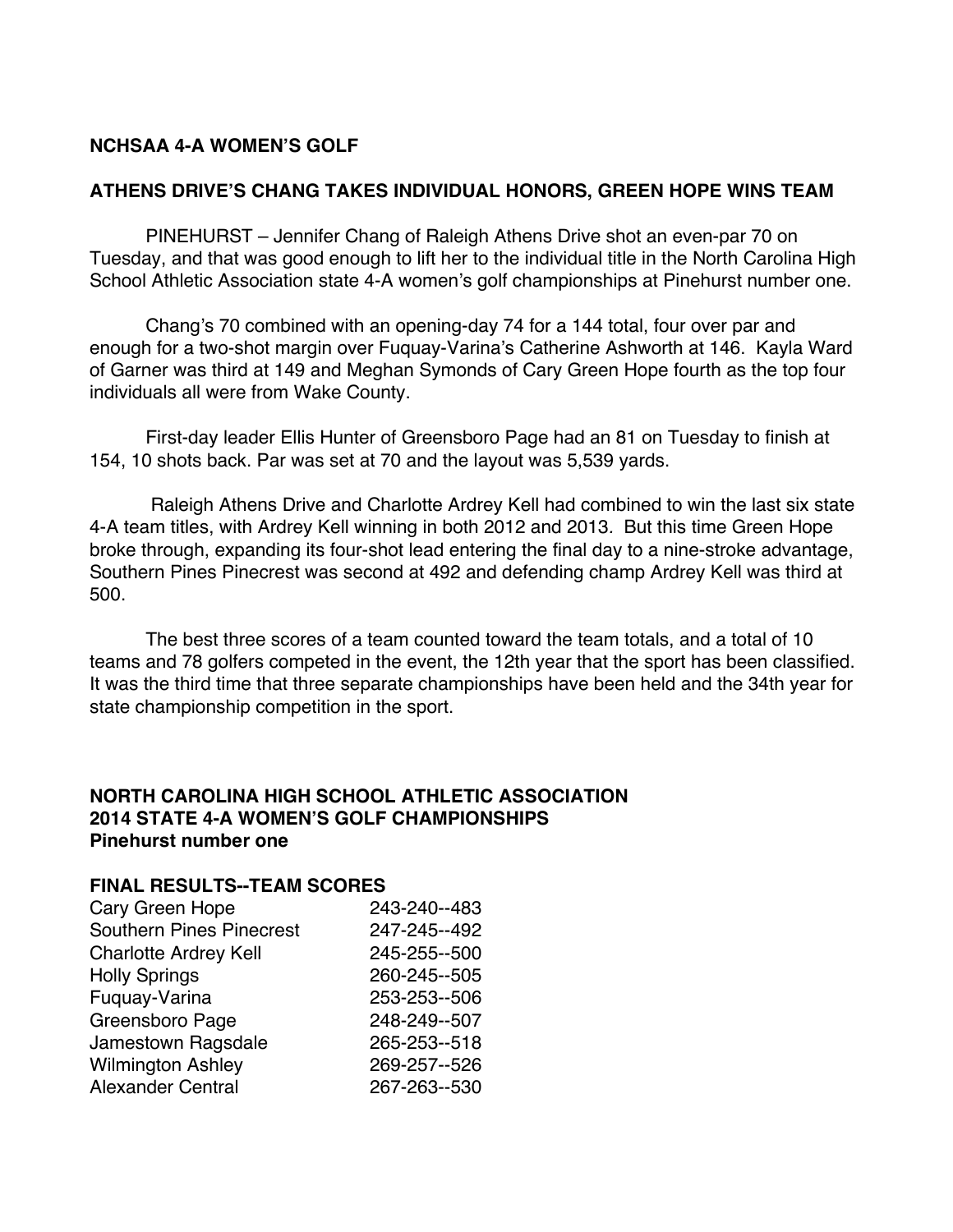Charlotte Catholic 270-267--537

# FINAL INDIVIDUAL RESULTS

| Place           | Competitor                        | <b>Score</b>         |
|-----------------|-----------------------------------|----------------------|
| 1               | Jennifer Chang, Athens Drive      | 74-70--144 (+4)      |
| 2               | Catherine Ashworth, Fuquay-Varina | 74-72--146 (+6)      |
| 3               | Kayla Ward, Garner Magnet         | $77 - 72 - 149$ (+9) |
| 4               | Meghan Symonds, Green Hope        | 75-76--151 (+11)     |
| 5               | Sam Vodry, Mooresville            | 75-78--153 (+13)     |
| T6              | Kathryn Carson, Lake Norman       | 77-77--154 (+14)     |
| T6              | Ellis Hunter, Page                | 73-81--154 (+14)     |
| T8              | Rhea Bhatia, Heritage             | 76-79--155 (+15)     |
| T8              | Abbey Hartsell, Alexander Central | 78-77--155 (+15)     |
| T8              | Natalie Petersen, Holly Springs   | 75-80--155 (+15)     |
| T8              | Alexis Whitney, Ardrey Kell       | 76-79--155 (+15)     |
| T12             | Megan Cullip, Ardrey Kell         | 76-80--156 (+16)     |
| T <sub>12</sub> | Megan Munroe, Hoke County         | 77-79--156 (+16)     |
| T <sub>14</sub> | Caroline Cahill, Laney            | 80-77--157 (+17)     |
| T <sub>14</sub> | Keri Kenkel, Charlotte Catholic   | 80-77--157 (+17)     |
| T14             | Lizzy Nguyen, Pinecrest           | $81-76-157$ (+17)    |
| T17             | Casey Burroughs, Wakefield        | 76-82--158 (+18)     |
| T <sub>17</sub> | Joliana Elias, Ragsdale           | 79-79--158 (+18)     |
| T <sub>17</sub> | Janie Thomas, R.J. Reynolds       | $80-78-158$ (+18)    |
| 20              | Parker Melting, Independence      | 81-78--159 (+19)     |
| T <sub>21</sub> | Mackenzie Battle, Pinecrest       | 78-82--160 (+20)     |
| T21             | Renne Janis, Hough                | 83-77--160 (+20)     |
| 23              | Lily James, Enloe                 | 80-81--161 (+21)     |
| T <sub>24</sub> | Emily Anderson, Porter Ridge      | 77-85--162 (+22)     |
| T24             |                                   | 82-80--162 (+22)     |
|                 | Brittany Greene, Fuquay-Varina    | 80-82--162 (+22)     |
| T24             | Christy Johnson, Millbrook        |                      |
| T27             | Maria Cassas, Apex                | $81-82-163$ (+23)    |
| T27             | Amanda Yannoni, Green Hope        | 81-82--163 (+23)     |
| T <sub>29</sub> | Katy Flax, Ashley                 | 84-80--164 (+24)     |
| T <sub>29</sub> | Meredith Godwin, Purnell Swett    | $81-83-164$ (+24)    |
| T29             | Patricia Thompson, South Caldwell | 82-82--164 (+24)     |
| 32              | Mogie Adamchik, Leesville Road    | 85-81--166 (+26)     |
| 33              | Cassie Paulin, Reagan             | 84-83--167 (+27)     |
| T34             | Courtney Normand, Holly Springs   | $91-77-168$ (+28)    |
| T34             | Reina Pozo, Hopewell              | 84-84--168 (+28)     |
| T34             | Sarah Towne, East Chapel Hill     | 87-81--168 (+28)     |
| T37             | Sarah Godel, Providence           | 83-86--169 (+29)     |
| T37             | Lexi Johnston, Athens Drive       | 87-82--169 (+29)     |
| T37             | Reilly Thomas, Green Hope         | 87-82--169 (+29)     |
| T40             | Ali Cole, Hoggard                 | 85-85--170 (+30)     |
| T40             | Emilee Wenmoth, North Davidson    | 89-81--170 (+30)     |
| T40             | Maya White, T.C. Roberson         | 87-83--170 (+30)     |
| T43             | Samantha Bennett, Wake Forest     | 83-88--171 (+31)     |
| T43             | Savannah Gowarty, Sanderson       | 87-84--171 (+31)     |
| T43             | Madison Isaacson, Ragsdale        | 88-83--171 (+31)     |
| T46             | Kaley Barts, Apex                 | 87-85--172 (+32)     |
| T46             | Alex Milotis, Ashley              | 84-88--172 (+32)     |
| T48             | Brianna Bulgarino, Enloe          | 85-89--174 (+34)     |
| T48             | Carrie Catherine Ganim, Page      | 89-85--174 (+34)     |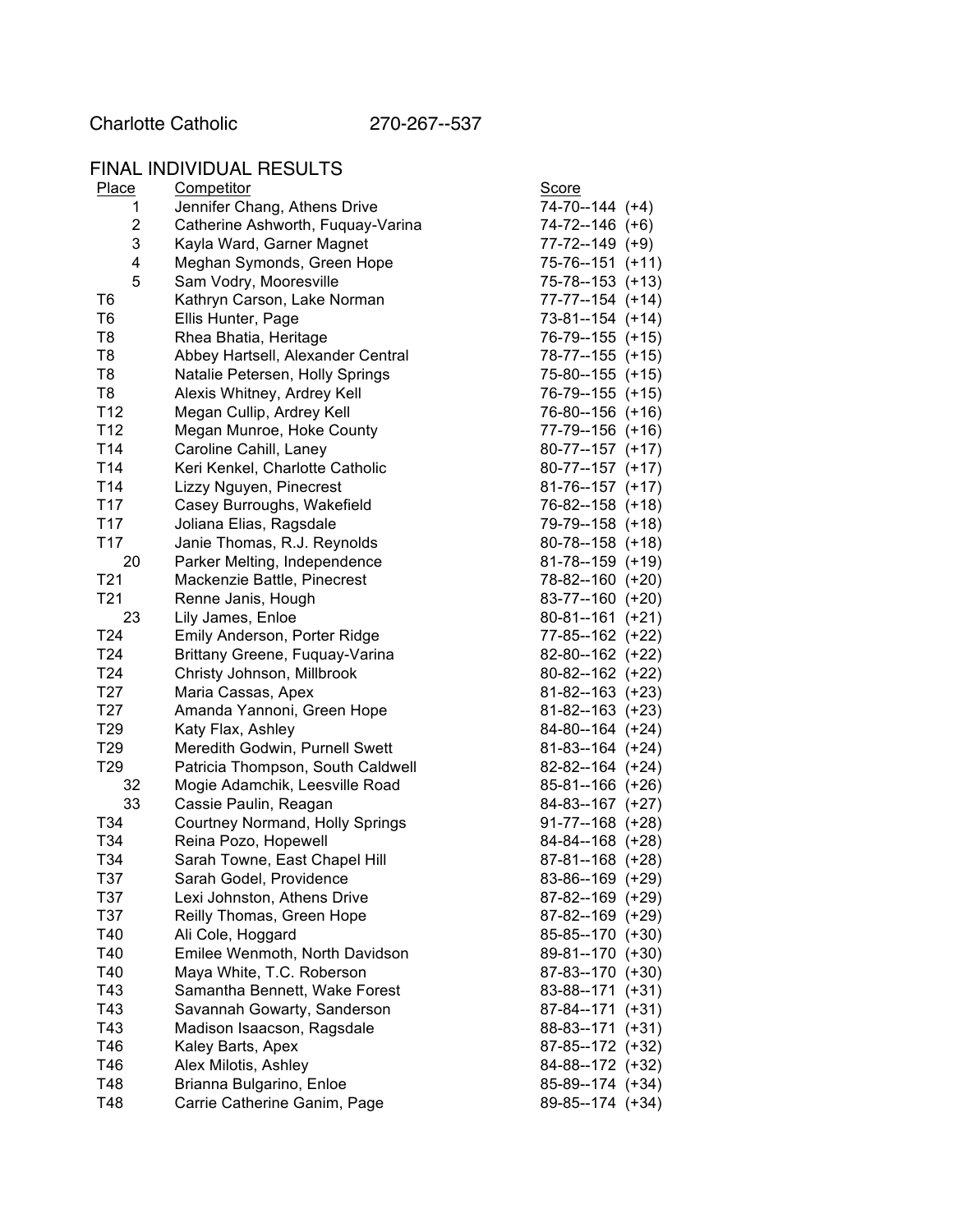| T48             | Austin Palmer, Charlotte Catholic      | 88-86--174 (+34)      |
|-----------------|----------------------------------------|-----------------------|
| T <sub>51</sub> | Halle Auf Der Heide, Jack Britt        | 84-91--175 (+35)      |
| T <sub>51</sub> | Catherine Cirigliano, Pinecrest        | 88-87--175 (+35)      |
| T <sub>51</sub> | Taylor Cozart, Alexander Central       | 85-90--175 (+35)      |
| T <sub>54</sub> | Maggie Basile, Panther Creek           | 87-92--179 (+39)      |
| T <sub>54</sub> | Aubrey Patti, R.J. Reynolds            | 90-89--179 (+39)      |
| T <sub>56</sub> | Bryson Bowman, Northwest Guilford      | 86-94--180 (+40)      |
| T <sub>56</sub> | Hannah Hovsepian, Hough                | $91-89-180 (+40)$     |
| T58             | Bailey Dorton, Myers Park              | $94-87-181$ (+41)     |
| <b>T58</b>      | MacLean Shepherd, Page                 | 86-95--181 (+41)      |
| T60             | Jinny Lee, Grimsley                    | 89-93--182 (+42)      |
| T60             | Abby Snidemiller, Holly Springs        | $94 - 88 - 182$ (+42) |
| T62             | Jocelyn Andrews, Southern Alamance     | $90-93-183 (+43)$     |
| T62             | Tylor Whitley, Garner Magnet           | 89-94--183 (+43)      |
| 64              | Mackenzie Brown, Page                  | $91-93-184 (+44)$     |
| T65             | Brooke Fields, Ragsdale                | 98-91--189 (+49)      |
| T65             | Nicole Kramer, Ardrey Kell             | $93-96-189$ (+49)     |
| T65             | Anna Moore, Hoggard                    | $93-96-189$ (+49)     |
| T68             | Darby Bagshaw, Ashley                  | 101-89--190 (+50)     |
| T68             | Savannah Gilbert, Glenn                | $98-92-190 (+50)$     |
| T70             | Cammie Holland, Grimsley               | $92-99-191$ (+51)     |
| T70             | Campbell Robinson, Providence          | $98-93-191 (+51)$     |
| 72              | Sheridan Lee, Reagan                   | $90-102-192$ (+52)    |
| 73              | Caitlin Bowman, Southeast Guilford     | 96-97--193 (+53)      |
| 74              | Anna Bennett, Fuquay-Varina            | 97-101--198 (+58)     |
| 75              | Kaelyn Pack, Alexander Central         | 104-96--200 (+60)     |
| 76              | Catherine Stiegler, Charlotte Catholic | 102-104--206 (+66)    |
| 77              | Hannah Altman, Richmond County         | 113-99--212 (+72)     |
| 78              | Susannah Ireland, Wakefield            | WD (WD)               |

### 1A/2A WOMEN'S GOLF

### **SALISBURY GOLFERS DOMINATE IN 1-A/2-A WOMEN'S GOLF**

FOXFIRE VILLAGE— Two Salisbury golfers ran away from the field and led their team to victory on Tuesday in the North Carolina High School Athletic Association's state 1-A/2-A women's golf championships on the Red Fox Course at the Foxfire Resort and Golf Club.

Grace Yatawara won the individual championship by shooting 73 Tuesday for a 145 total, one over par. She had recorded four birdies on Monday en route to a 72, the only even par round of the opening day, and was four shots ahead of the field entering the final day.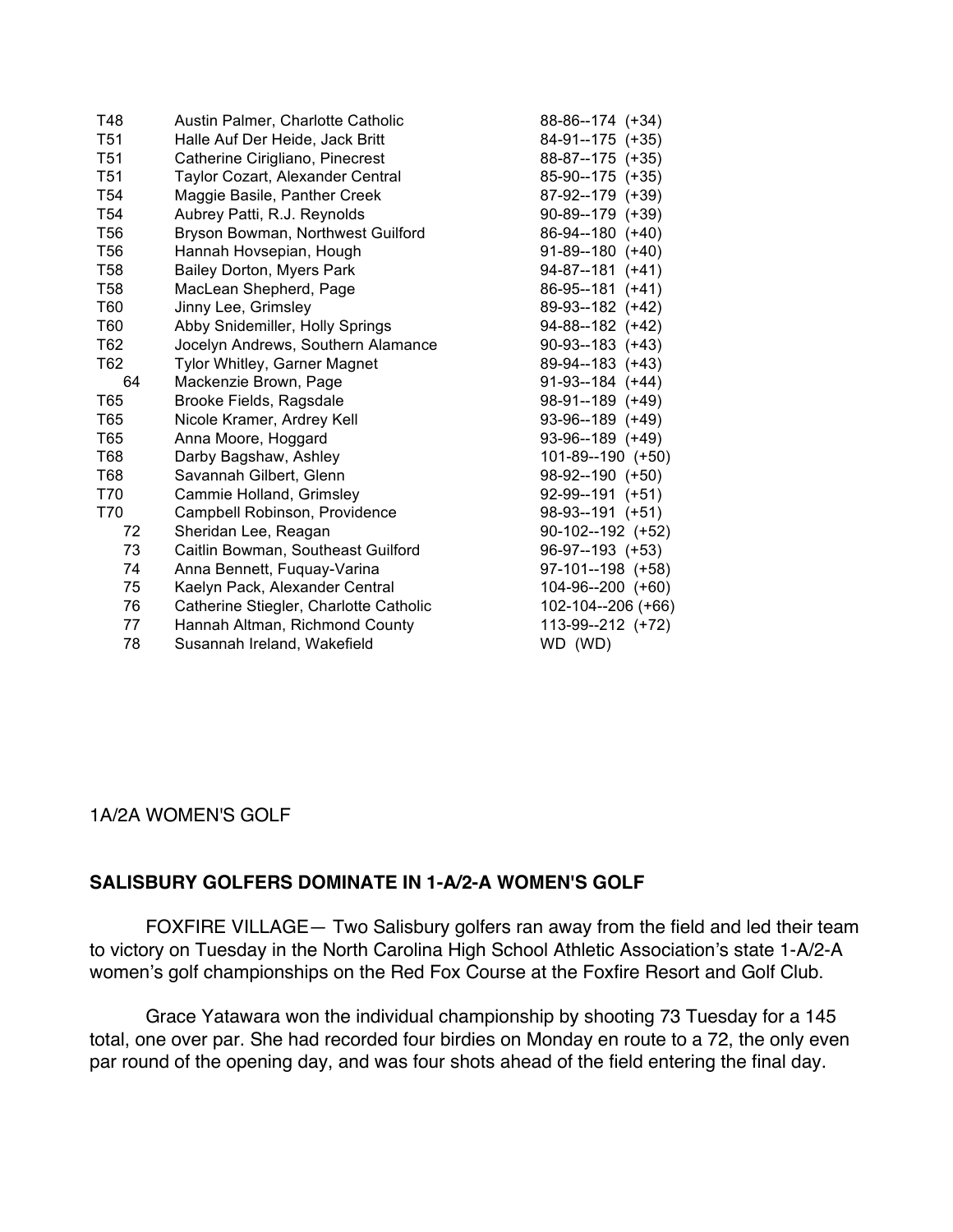Yatawara's teammate Isabella Rusher, who had won the tournament twice, in 2011 and 2012, finished second, two shots back. Her Tuesday score of one-under 71 was the best of the day.

Page Church of Avery County was third, but she was 17 strokes back.

Salisbury won its fourth consecutive state team championship. The Hornets had a 19 shot advantage over second-place Avery County in the team standings after the first day and expanded the final margin to 42 strokes, shooting an even 500. Newport Croatan was third at 550.

The course was set at par 72 and 5,703 yards for the championship.

The best three scores of a team counted toward the team totals, and a total of 10 teams and 78 golfers competed in the event, the 12th year that the sport has been classified. It was the third time that three separate championships have been held and the 34th year for state championship competition in the sport.

## **NORTH CAROLINA HIGH SCHOOL ATHLETIC ASSOCIATION 2014 STATE 1-A/2-A WOMEN'S GOLF CHAMPIONSHIPS Foxfire Resort and Golf Club**

#### **FINAL RESULTS-- TEAM RESULTS**

| Salisbury                            | 255-245--500 |
|--------------------------------------|--------------|
| <b>Avery County</b>                  | 274-268--542 |
| <b>Newport Croatan</b>               | 276-274--550 |
| Hendersonville                       | 287-273--560 |
| <b>West Davidson</b>                 | 292-275--567 |
| Misenheimer Gray Stone Day           | 304-289--593 |
| Durham NC Science and Math           | 326-319--645 |
| South Granville                      | 339-323--662 |
| <b>Highland School of Technology</b> | 326-DNF      |

### **FINAL RESULTS—INDIVIDUAL STANDINGS**

| Place | Competitor                      | Score              |
|-------|---------------------------------|--------------------|
|       | Grace Yatawara, Salisbury       | $72-73-145$ (+1)   |
| 2     | Isabella Rusher, Salisbury      | $76-71-147$ $(+3)$ |
| 3     | Paige Church, Avery County      | 83-79--162 (+18)   |
| 4     | Madison Moore, East Surry       | $84-81-165$ (+21)  |
| 5     | Danielle Mirovich, Mt. Pleasant | 85-82--167 (+23)   |
| 6     | Leann Domotrovits, Croatan      | 83-85--168 (+24)   |
| 7     | Makenna Hammer, Neuse Charter   | 84-85--169 (+25)   |
| T8    | Rachel Mast, West Davidson      | 89-81--170 (+26)   |
|       |                                 |                    |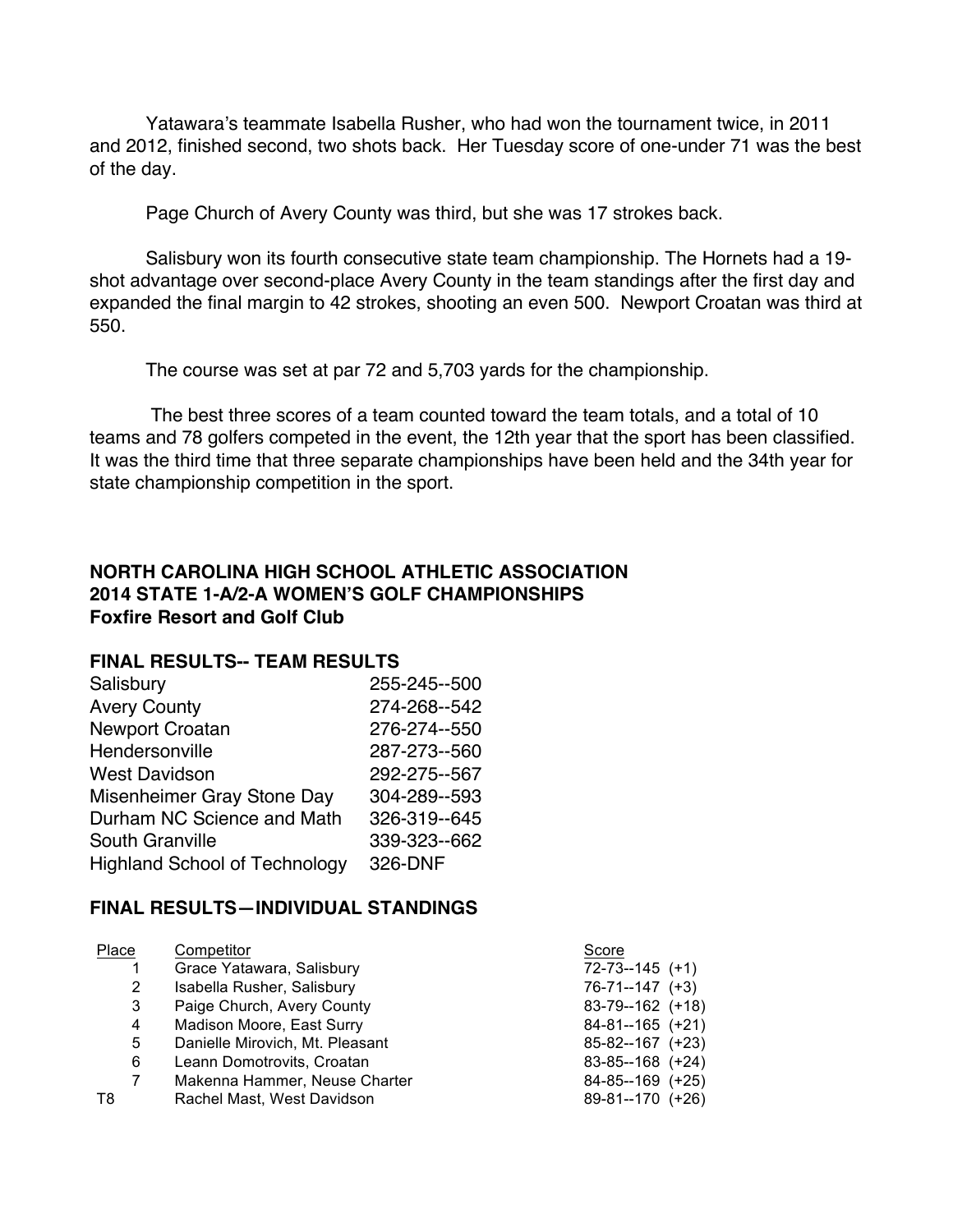| T8              | Emma Reid, Hendersonville                        | 88-82--170 (+26)   |
|-----------------|--------------------------------------------------|--------------------|
| T <sub>10</sub> | Micah Mason, Gray Stone Day                      | 93-83--176 (+32)   |
| T <sub>10</sub> | Meghan McPeak, Carrboro                          | $91-85-176$ (+32)  |
| 12              | Juliet Townsend, Hendersonville                  | 86-91--177 (+33)   |
| 13              | Devyn Plyer, Avery County                        | 92-86--178 (+34)   |
| 14              | Lindsey Burton, Rosewood                         | 96-86--182 (+38)   |
| 15              | Haley Hagwood, Mt. Airy                          | 93-93--186 (+42)   |
| 16              | Emily Stallings, Bunn                            | 88-100--188 (+44)  |
| T17             | Darby Creech, Croatan                            | 101-89--190 (+46)  |
| T <sub>17</sub> | Colby McMillan, Gray Stone Day                   | 97-93--190 (+46)   |
| T <sub>19</sub> | Sarah Hardin, Ashe County                        | 100-92--192 (+48)  |
| T <sub>19</sub> | Savannah Vasquez, Croatan                        | 92-100--192 (+48)  |
| T <sub>19</sub> | Kate Beeken, Lake Norman Charter                 | 98-94--192 (+48)   |
| T <sub>22</sub> | Alivia Daniels, West Stokes                      | 96-97--193 (+49)   |
| T <sub>22</sub> | Olivia Sharpe, West Davidson                     | 96-97--193 (+49)   |
| 24              | Nicole Rogers, South Stokes                      | $101-93-194$ (+50) |
| 25              | Sarah Woolard, Washington                        | 95-100--195 (+51)  |
| 26              | Autumn Senter, Surry Central                     | 98-98--196 (+52)   |
|                 |                                                  | 100-102--202 (+58) |
| T <sub>27</sub> | Dajana Gaube-Ogle, Granville Central             |                    |
| T27             | <b>Bridgette Smith, Avery County</b>             | 99-103--202 (+58)  |
| 29              | Olivia Mast, West Davidson                       | 107-97--204 (+60)  |
| T30             | Jade Duncan, Wilkes Central                      | 102-103--205 (+61) |
| T30             | Leah Hobgood, Southwest Edgecombe                | 105-100--205 (+61) |
| T30             | Katie Tweet, East Surry                          | 103-102--205 (+61) |
| T33             | Morgan Byles, East Burke                         | 109-97--206 (+62)  |
| T33             | Cameron Patrick, South Granville                 | 109-97--206 (+62)  |
| T33             | Kimberly Shellman, Highland School of Technology | 99-107--206 (+62)  |
| T36             | Shelby Holden, Salisbury                         | 107-101--208 (+64) |
| T <sub>36</sub> | Kelsey Kem, Forbush                              | 106-102--208 (+64) |
| 38              | Katherine Wang, NCSSM                            | 105-104--209 (+65) |
| T39             | <b>Brittany Pillow, Bessemer City</b>            | 105-106--211 (+67) |
| T39             | Cheryl Wang, NCSSM                               | 110-101--211 (+67) |
| T41             | Brooke Cleary, Hendersonville                    | 113-100--213 (+69) |
| T41             | Peyton Henderson, Voyager Academy                | 113-100--213 (+69) |
| 43              | Marissa Hancock, Currituck                       | 108-109--217 (+73) |
| 44              | Miriam Sundell, Thomas Jefferson                 | 108-110--218 (+74) |
| T45             | Mekaylah Brookshire, Avery County                | 105-114--219 (+75) |
| T45             | Erin Harp, Croatan                               | 114-105--219 (+75) |
| 47              | Bree Stamper, Cherokee                           | 111-109--220 (+76) |
| 48              | Meredith Barton, Brevard                         | 117-104--221 (+77) |
| 49              | Ali Stahl, Franklin                              | 115-107--222 (+78) |
| T <sub>50</sub> | Sara Allen, Franklin Academy                     | 119-104--223 (+79) |
| T <sub>50</sub> | Kayla Durham, North Johnston                     | 110-113--223 (+79) |
| T <sub>50</sub> | Claire Patrick, South Granville                  | 110-113--223 (+79) |
| T <sub>50</sub> | Caroline Smith, Beddingfield                     | 114-109--223 (+79) |
| 54              | Kylie Smith, Lake Norman Charter                 | 120-104--224 (+80) |
| 55              | Jennifer Yang, NCSSM                             | 111-114--225 (+81) |
| 56              | Karie Grace Shields, West Stanly                 | 121-105--226 (+82) |
| T <sub>57</sub> | Taylor Garris, Gray Stone Day                    | 114-113--227 (+83) |
| T <sub>57</sub> | Alexis Huffman, Forbush                          | 114-113--227 (+83) |
| T <sub>57</sub> | Kara Vowell, Bessemer City                       | 116-111--227 (+83) |
| 60              | Marci Sessions, NCSSM                            | 115-114--229 (+85) |
| T61             | Warner Little, Washington                        | 115-118--233 (+89) |
| T61             | Peri Wildcatt, Cherokee                          | 112-121--233 (+89) |
|                 |                                                  |                    |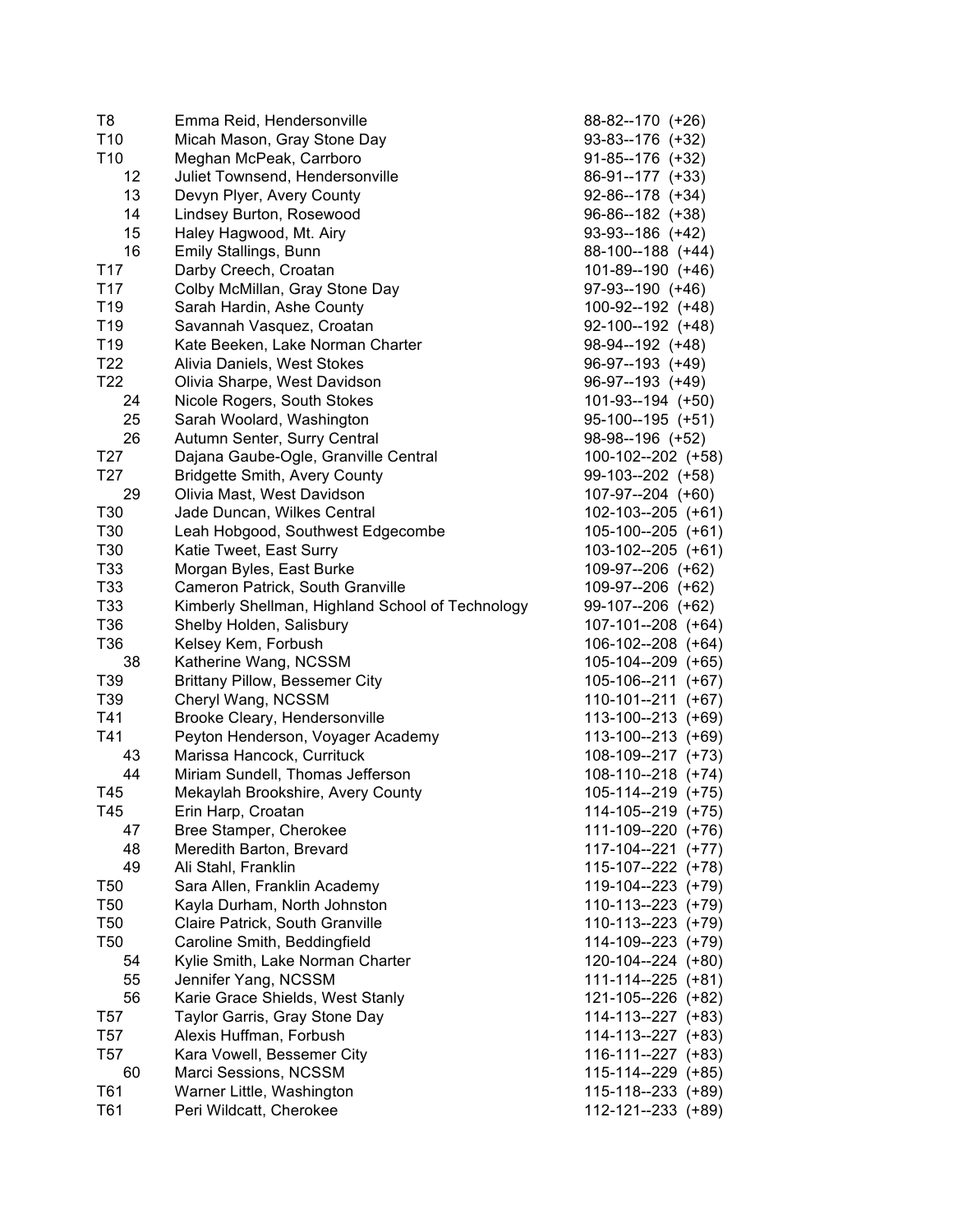| T61 | Morgan Thompson, South Granville             | 120-113--233 (+89) |
|-----|----------------------------------------------|--------------------|
| 64  | Kayla Forest, Pine Lake Prep                 | 121-114--235 (+91) |
| 65  | Hunter Tharpe, East Wilkes                   | 115-121--236 (+92) |
| 66  | Angela Morando, Croatan                      | 123-114--237 (+93) |
| 67  | Harley Schronce, West Lincoln                | 120-118--238 (+94) |
| 68  | Stephanie McCrary, Hendersonville            | 127-112--239 (+95) |
| 69  | Cheyenne Tomlinson, South Stokes             | 119-121--240 (+96) |
| 70  | Rachael Lindsay, East Lincoln                | 124-117--241 (+97) |
| T71 | Ellie Kidd, Surry Central                    | 119-123--242 (+98) |
| T71 | Kayli Tolleson, Central Academy              | 122-120--242 (+98) |
| 73  | Sam Barrett, Franklin                        | 129-116--245(+101) |
| T74 | Ragan Dalton, West Davidson                  | 128-120--248(+104) |
| T74 | Ashley Lowry, Highland School of Technology  | 124-124--248(+104) |
| 76  | Logan Capps, North Johnston                  | 118-142--260(+116) |
| T77 | Courtney Brown, Cherryville                  | 101-WD--WD (WD)    |
| T77 | Caroline Cole, Highland School of Technology | 103-WD--WD (WD)    |
|     |                                              |                    |

## 3-A WOMEN'S GOLF

## **LEE'S SHOOMEE CHARGES TO TITLE IN NCHSAA 3-A WOMEN'S GOLF**

SOUTHERN PINES— Defending champion Siranon Shoomee charged from behind on Tuesday to win the individual championship in the North Carolina High School Athletic Association's state 3-A women's golf championships at the Longleaf Golf and Country Club.

Gina Kim of Chapel Hill has a two-shot lead over the field after a brilliant opening day round of 69 on Monday that featured six birdies. But Shoomee fired a terrific five-under par 67 in the final round, including a 32 on the back nine, to finish with a 138 total, five shots ahead of Kim. Kim recorded a 74 for a score of 143, good for second place.

Shoomee had taken a similar route to the crown last year, emerging from well back on the second day to win.

Riley Smyth of Raleigh Cardinal Gibbons finished third with a 149 total, nine shots off the pace. The championship layout was a par 72 and 5,659 yards.

Raleigh Cardinal Gibbons held a 13-stroke advantage in the team standings after the first day and held on to win. The Crusaders recorded a two-day total of 473, 18 shots ahead of runner-up Waxhaw Marvin Ridge (491) and third-place Rockingham County (523).

Ledford had captured the last three state 3-A championships, but finished sixth.

The best three scores of a team counted toward the team totals, and a total of 10 teams and 78 golfers competed in the event, the 12th year that the sport has been classified.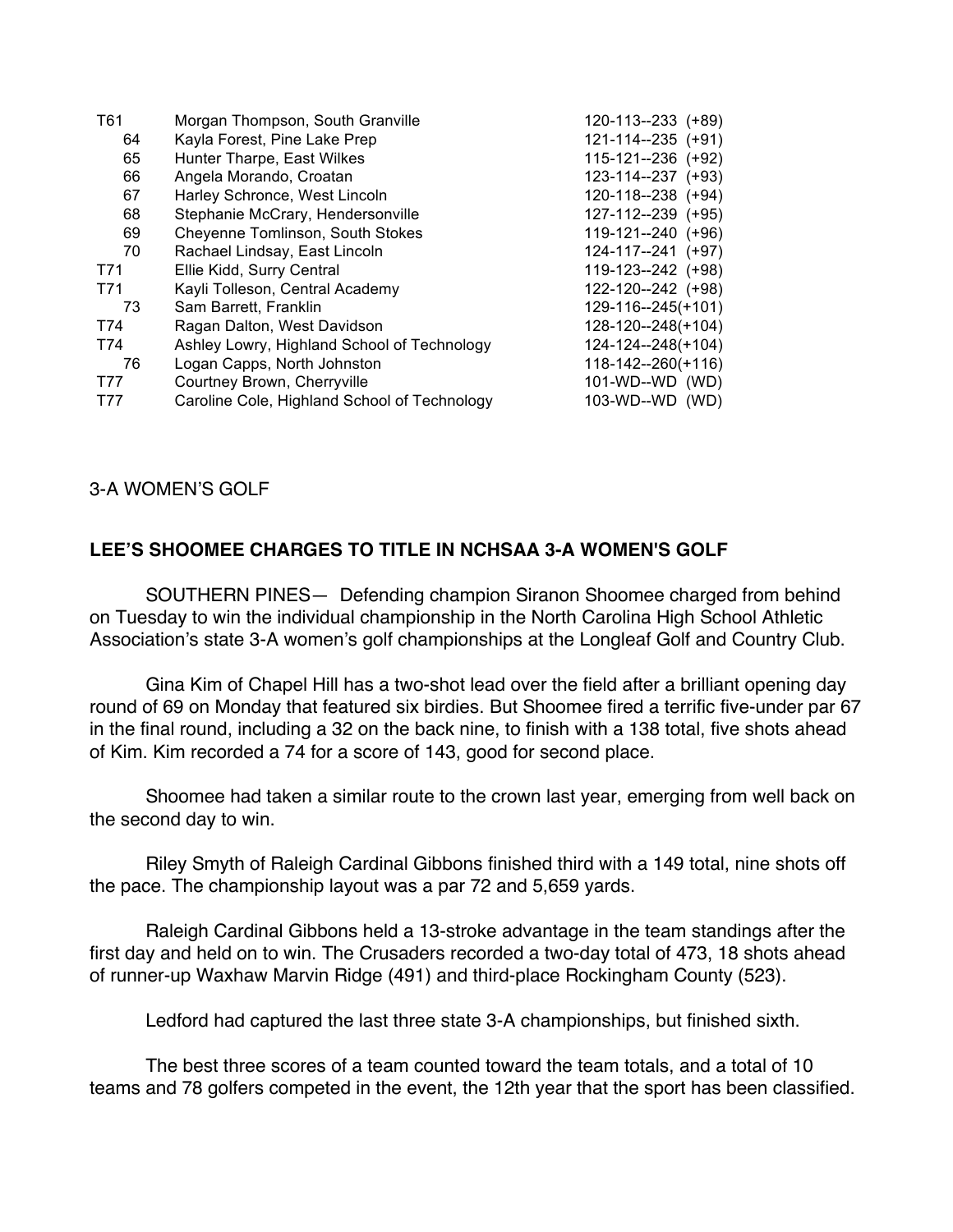It was the third time that three separate championships have been held and the 34th year for state championship competition in the sport.

# **NORTH CAROLINA HIGH SCHOOL ATHLETIC ASSOCIATION 2014 STATE 3-A WOMEN'S GOLF CHAMPIONSHIPS Longleaf Golf and Country Club**

## **FINAL RESULTS--TEAM SCORES**

| <b>Raleigh Cardinal Gibbons</b>   | 232-241--473 |
|-----------------------------------|--------------|
| <b>Waxhaw Marvin Ridge</b>        | 245-246--491 |
| <b>Rockingham County</b>          | 252-271--523 |
| <b>Fayetteville Terry Sanford</b> | 262-270--532 |
| Lee Senior                        | 281-257--538 |
| Ledford                           | 266-276--542 |
| <b>Cameron Union Pines</b>        | 264-281--545 |
| <b>Wilson Fike</b>                | 286-272--558 |
| North Buncombe                    | 293-289--582 |
| Hickory                           | 309-297--606 |

## **FINAL RESULTS—INDIVIDUALS**

| <b>Place</b>    | <b>Competitor</b>                    | <b>Score</b>          |
|-----------------|--------------------------------------|-----------------------|
|                 | Siranon Shoomee, Lee County          | $71-67-138$ $(-6)$    |
| $\overline{c}$  | Gina Kim, Chapel Hill                | $69-74-143$ $(-1)$    |
| 3               | <b>Riley Smyth, Cardinal Gibbons</b> | $73-76-149$ (+5)      |
| 4               | Kendall Dobbins, Northern Guilford   | $77 - 74 - 151$ (+7)  |
| 5               | Ahra Ko, Marvin Ridge                | $77 - 76 - 153$ (+9)  |
| T <sub>6</sub>  | Morgan Laird, Marvin Ridge           | 75-79--154 (+10)      |
| T <sub>6</sub>  | Abby Parsons, Union Pines            | $77 - 77 - 154$ (+10) |
| 8               | Cameryn Smith, West Brunswick        | 78-79--157 (+13)      |
| 9               | Hailey Freedman, Cardinal Gibbons    | $80-78-158 (+14)$     |
| 10              | Jaime Cassell, Cox Mill              | $83-76-159 (+15)$     |
| 11              | Megan Burgess, North Henderson       | $79 - 82 - 161 (+17)$ |
| T <sub>12</sub> | Callista Rice, North Buncombe        | $81 - 81 - 162$ (+18) |
| T <sub>12</sub> | Preeya Shah, Terry Sanford           | $80 - 82 - 162$ (+18) |
| T <sub>14</sub> | Olivia John, Rockingham County       | $80 - 84 - 164 (+20)$ |
| T <sub>14</sub> | Marisa Daquil-Kawabe, Terry Sanford  | $81 - 83 - 164$ (+20) |
| 16              | Hailey Joy, Rockingham County        | 79-86--165 (+21)      |
| 17              | Alexandria Bare, South Rowan         | 88-79--167 (+23)      |
| 18              | Alicia Marion, Southwestern Randolph | $84 - 84 - 168$ (+24) |
| 19              | Sydney Wheeless, South Johnston      | $85 - 84 - 169$ (+25) |
| T <sub>20</sub> | Peyton LaBonte, Corinth-Holders      | $89-81-170 (+26)$     |
| T <sub>20</sub> | Caroline O'Neil, Cardinal Gibbons    | 79-91--170 (+26)      |
| T <sub>20</sub> | Brianna Plummer, Crest               | 83-87--170 (+26)      |
|                 |                                      |                       |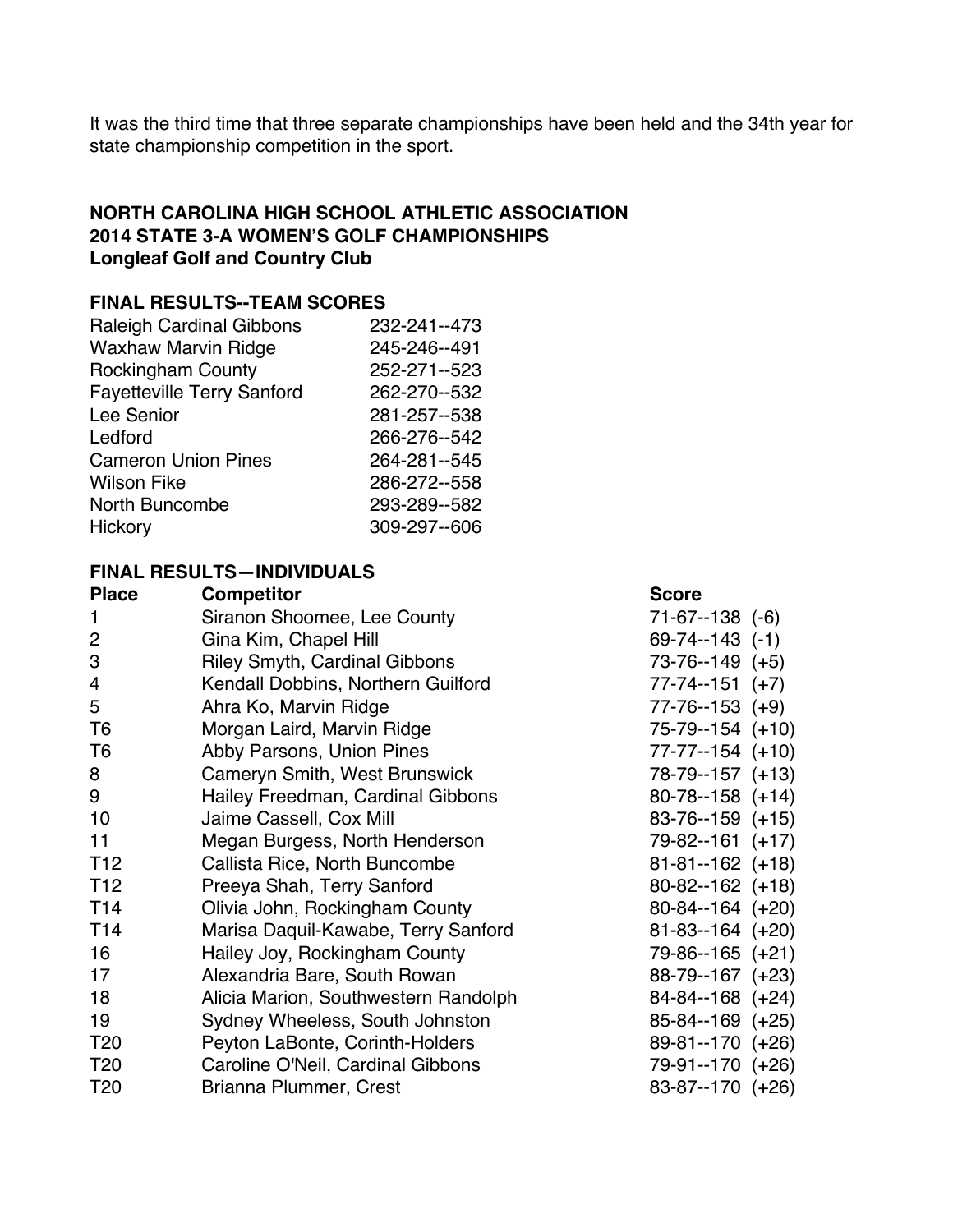| 23              | Ashley Cauthern, East Henderson         | $84-87-171 (+27)$     |
|-----------------|-----------------------------------------|-----------------------|
| 24              | Julia Carroll, Ledford                  | 85-87--172 (+28)      |
| T <sub>25</sub> | Kaitlyn Maready, Jacksonville           | 88-86--174 (+30)      |
| T <sub>25</sub> | Logan McClamroch, Northwood             | 87-87--174 (+30)      |
| T <sub>25</sub> | Parker Watson, Smithfield-Selma         | 85-89--174 (+30)      |
| T28             | Hannah Rose Bruxvoort, Cardinal Gibbons | 89-87--176 (+32)      |
| T <sub>28</sub> | <b>Madison Cross, Hickory</b>           | 87-89--176 (+32)      |
| T <sub>28</sub> | Lizzie Hordes, Cuthbertson              | 89-87--176 (+32)      |
| 31              | Ellen Smith, Cardinal Gibbons           | 87-90--177 (+33)      |
| T <sub>32</sub> | Meri Harris, Fike                       | $91-87-178 (+34)$     |
| T32             | Emily McFarland, Northeast Guilford     | 89-89--178 (+34)      |
| 34              | Dametrah Lewis, Union Pines             | 87-92--179 (+35)      |
| T35             | Kathryn Elliott, Triton                 | $91 - 89 - 180 (+36)$ |
| T35             | Kyndal Hutchinson, Northwood            | $91 - 89 - 180 (+36)$ |
| T35             | Mary Prunier, North Lincoln             | $92 - 88 - 180$ (+36) |
| T <sub>35</sub> | Megan Von Canon, Lee County             | 93-87--180 (+36)      |
| T39             | Micah Furr, Jesse Carson                | 88-93--181 (+37)      |
| T39             | Jordan Young, Ledford                   | 85-96--181 (+37)      |
| 41              | Madison Lutz, Kings Mountain            | $91-91-182$ (+38)     |
| 42              | Haley McCrossan, Marvin Ridge           | $93-91-184$ (+40)     |
| T43             | Madison Cobb, Northern Guilford         | $94-91-185 (+41)$     |
| T43             | Kayla Ricks, Fike                       | $95-90-185 (+41)$     |
| T45             | Jordan Saunders, South Brunswick        | 88-99--187 (+43)      |
| T45             | Julia Shelton, McMichael                | $95-92-187 (+43)$     |
| 47              | Alexis Barrett, Southern Nash           | $95-93-188 (+44)$     |
| 48              | Hailey Barajas, Ledford                 | $96-93-189 (+45)$     |
| 49              | Emma Langston, Southern Lee             | $91-99-190 (+46)$     |
| 50              | Elizabeth Belham, Pisgah                | $91-100-191$ (+47)    |
| T <sub>51</sub> | Alyssa Henry, Cox Mill                  | 105-87--192 (+48)     |
| T <sub>51</sub> | Savannah Hovis, East Gaston             | $96-96-192 (+48)$     |
| T <sub>51</sub> | Cait MacIver, St. Stephens              | $100-92-192 (+48)$    |
| T54             | Evin Flinchum, Rockingham County        | $93-101-194$ (+50)    |
| T <sub>54</sub> | Ellie Laymon, Weddington                | $95-99-194 (+50)$     |
| T56             | Ashley Milliken, Piedmont               | $92-103-195 (+51)$    |
| T <sub>56</sub> | Mary Lindsay Mount, Fike                | $100-95-195 (+51)$    |
| T <sub>58</sub> | Julia Lubinecky, Weddington             | 100-96--196 (+52)     |
| T58             | Emma Plyler, South Iredell              | 100-96--196 (+52)     |
| 60              | Kaitlinn Stewart, Enka                  | $101-96-197$ $(+53)$  |
| T61             | Karleigh Morrison, North Lincoln        | $93-106-199$ (+55)    |
| T61             | Chloe Ross, Freedom                     | 100-99--199 (+55)     |
| 63              | Samantha Harrington, Hickory            | $101-99-200 (+56)$    |
| 64              | <b>Shelby Spivey, North Buncombe</b>    | 100-102--202 (+58)    |
| 65              | Madison Monteith, South Point           | $105-98-203$ (+59)    |
| 66              | Tabby Herzig, Cleveland                 | $98-106-204$ $(+60)$  |
|                 |                                         |                       |